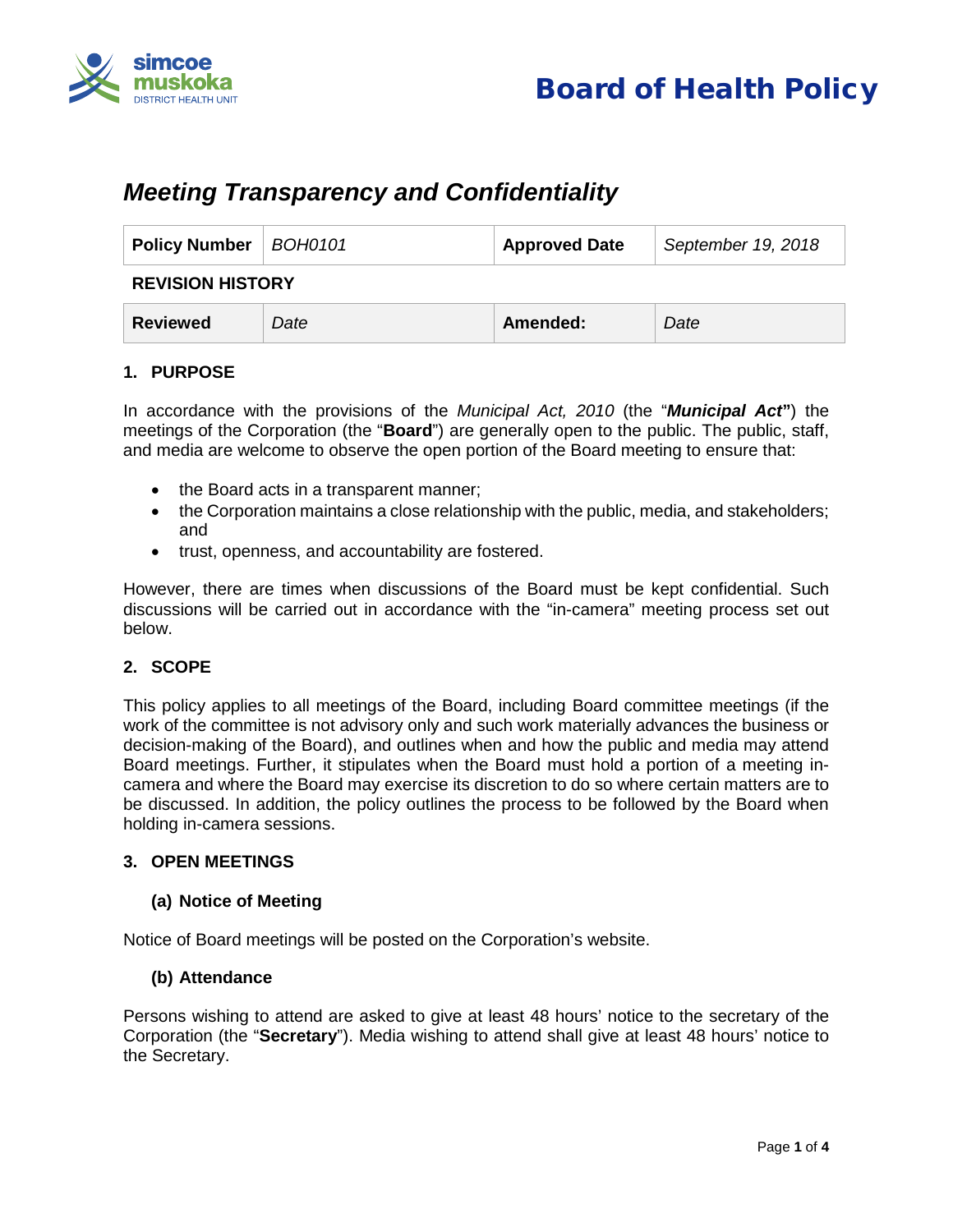# **(c) Conduct During the Meeting**

Members of the public and the media may be asked to identify themselves. Recording devices, videotaping, and photography are prohibited. The chair of the Board (the "**Chair**") has control over the meeting process and may require anyone who displays disruptive conduct to leave the meeting.

## **(d) Agendas and Board Materials**

Agendas for the public portion of Board meetings shall be made available on the Corporation's website. Supporting or presentation materials will be distributed only to the Board unless otherwise determined by the Board.

## **(e) Minutes**

Minutes of each meeting of the Board shall be recorded by the Secretary and the minutes of the public portion of any meeting shall be made publicly available on the Corporation's website a reasonable period of time following each meeting.

## **(f) Delegations and Presentations**

Individuals who wish to address the Board must adhere to the following procedures, unless otherwise determined by resolution of the Board:

- i. Written notice of the request to address the Board meeting must be provided to the Secretary no later than 2 working days prior to the meeting date.
- ii. Requests will be granted (in order of receipt) if approved by the Chair.
- iii. The Board may limit the number of presentations at any one meeting.
- iv. If granted permission to address the Board, an individual is limited to 5 minutes of speaking time.
- v. An individual may not address the Board on the same issue more than twice in any 12-month period.
- vi. The Board is not obligated to grant a request to address the Board, and the Board is not obligated to take any action on the presentation it receives.

# **4. IN-CAMERA MEETINGS**

# **(a) Matters Which Require In-Camera Meeting**

Under the *Municipal Act*, in-camera meetings must be held where the following subject matter is to be discussed:

- a request under the *Municipal Freedom of Information and Protection of Privacy Act*; or
- an ongoing investigation respecting the Board by the Ombudsman appointed under the *Ombudsman Act*.

The Board may also hold in-camera meetings where the following subject matter will be discussed:

- the security of the property of the Corporation;
- personal matters about an identifiable individual including the Corporation's employees;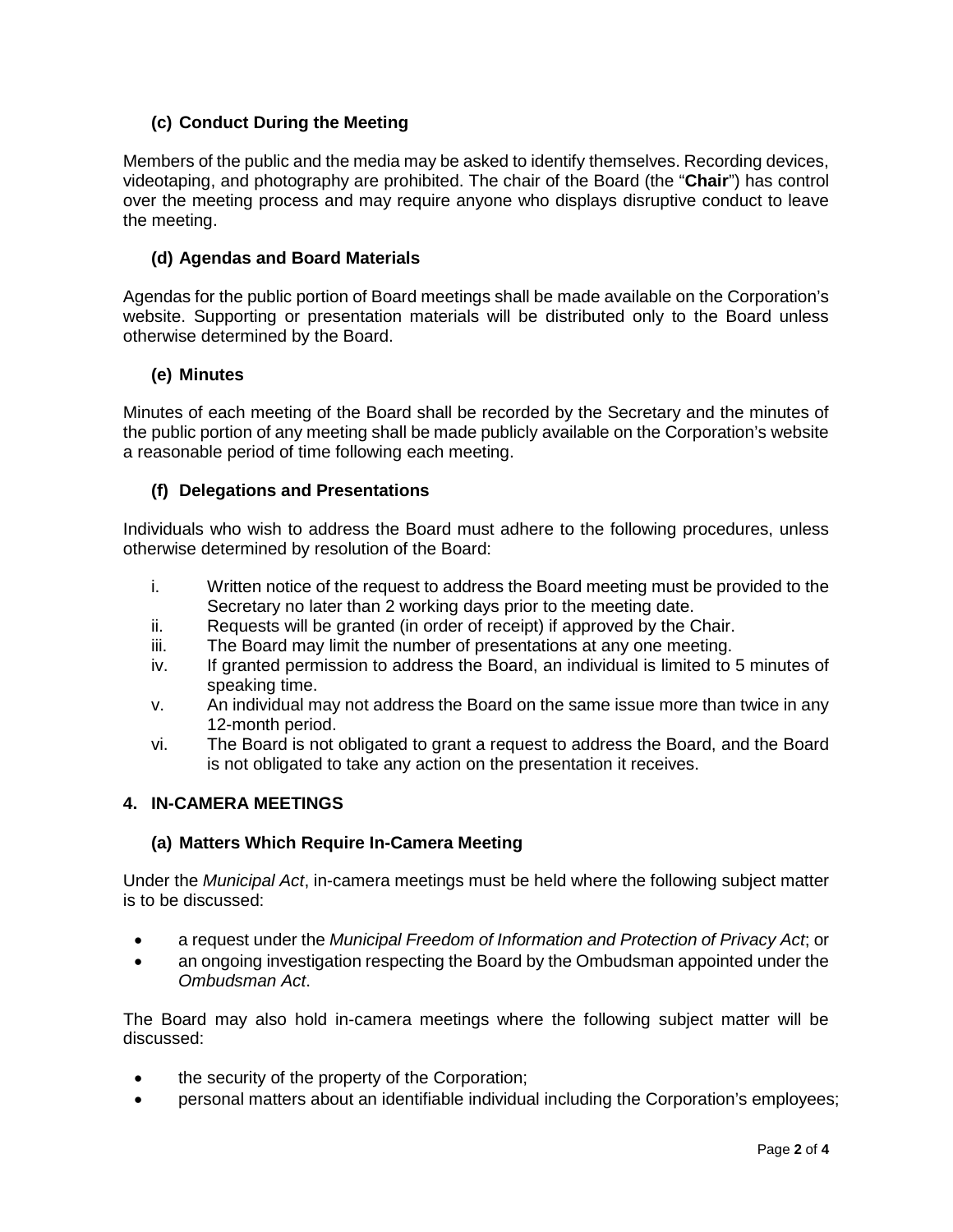- a proposal or pending acquisition of real property for Board purposes;
- labour relations or employee negotiations;
- litigation or potential litigation affecting the Corporation;
- advice that is subject to solicitor-client privilege including communications necessary for that purpose;
- a matter that can be considered in private under a statute;
- information explicitly supplied in confidence to the Board by the Crown, a province, territory, or a Crown agency;
- a trade secret or scientific, technical, commercial, or financial information that belongs to the Corporation and has monetary value or potential monetary value;
- a position, plan, procedure, criteria, or instruction to be applied to any negotiations carried on or to be carried on by or on behalf of the Board;
- the meeting is held for the purpose of educating or training the members of the Board and no member of the Board discusses or otherwise deals with any matter in a way that materially advances the business or decision-making of the Board;
- patient- or donor-specific matters;
- matters relating to a Board member or prospective Board member;
- contract matters including negotiations or disputes;
- matters relating to real (in addition to acquisitions) or personal property, if the Board considers the disclosure might reasonably be expected to harm the interests of the Corporation;
- other matters that a majority of the Directors of the Corporation believe might be prejudicial to an individual or to the best interests of the Corporation if disclosed; or
- consideration of whether an item is to be discussed in-camera.

# **(b) Procedure to Move In-Camera**

The Chair may order that the meeting move in-camera. Any Director may move a motion that the Board resolve to deal with a matter in-camera including the grounds relied upon to meet in-camera. If such a resolution is seconded, a vote will be taken and if a majority of the Board so decides, the business shall be dealt with in-camera.

If the Board moves in-camera, all persons other than Directors (including public, media and staff) shall leave the meeting unless expressly invited to remain by the Chair.

#### **(c) In-Camera Meeting Procedures**

The chair of any in-camera meeting will be the Chair, and the Secretary will keep or cause to be kept the in-camera minutes, unless circumstances require that either or both also be absent. In those cases, the Directors present at the respective in-camera meeting will select a chair and/or secretary for the in-camera portion of such meetings. In the absence of a Secretary, the Chair is responsible for ensuring that minutes of in-camera meetings are duly kept.

The Medical Officer of Health shall participate in all in-camera meetings of the Board, except where compensation or performance of the Medical Officer of Health will be discussed, unless otherwise permitted by the Board.

Minutes of all in-camera meetings are required and should include, at a minimum, the following:

• the place, date and start time of the meeting;